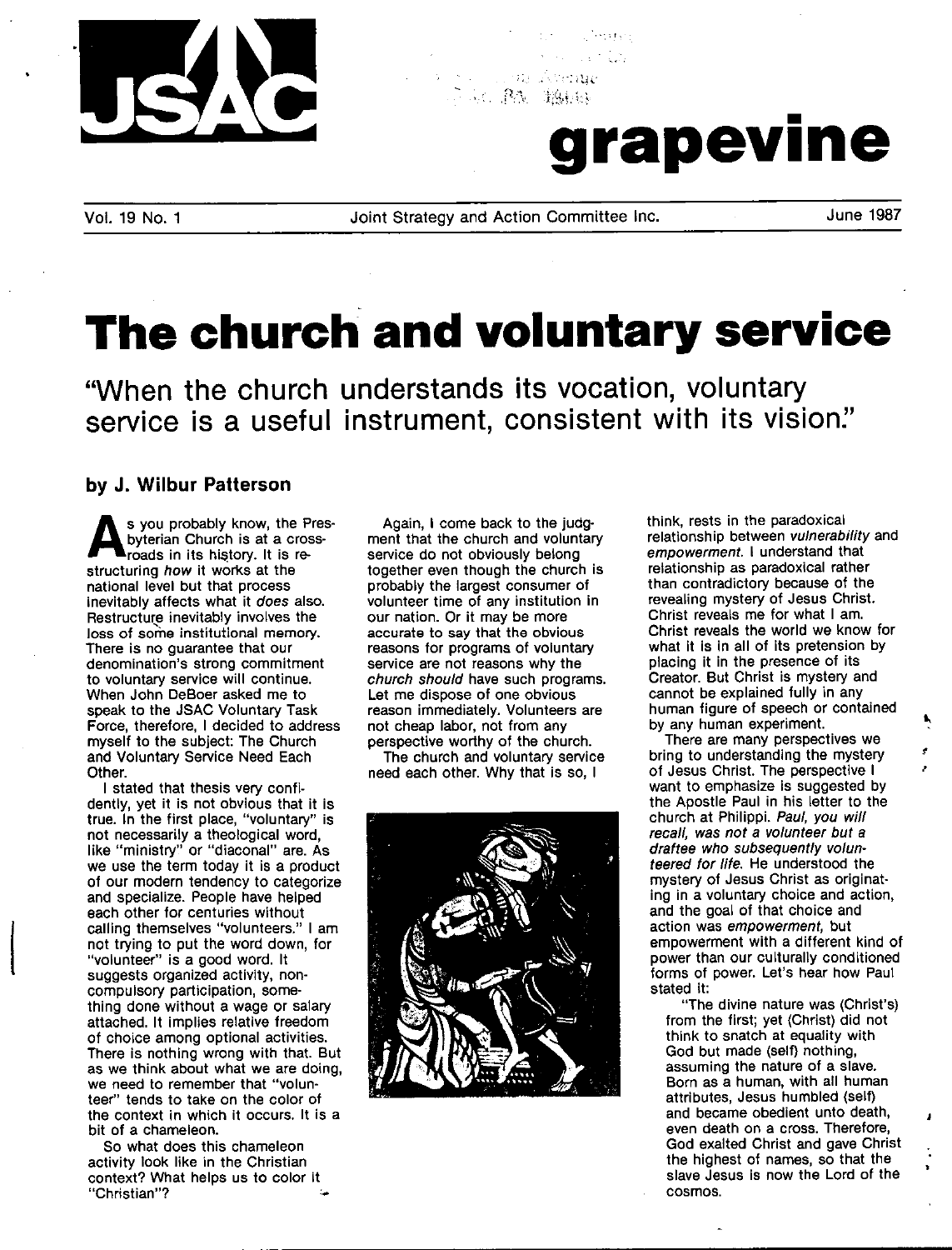"Therefore, you must be  $obedient - not to me, however.$ Through your faith in Jesus, you must work out your own salvation in fear and trembling, for God is at work in you, both in will and in deed for God's own chosen purpose." (Phil. 2:5-13 from NEB, RSV and JWP)

It is not self-evident except perhaps to depth psychology and to theology that a lot of human power is a way to hide our "fear and trembling." Paul lays it right out front that one of the symptoms of the empowerment of and by the spirit of God is fear and trembling. Vulnerability! Did Jesus experience fear? You'd better believe it! Luke says, "In great anguish he prayed; his sweat was like drops of blood falling to the ground."

Slaves and servants learn to live with fear. Masters try to insulate themselves against the necessity of fear.

In an article on volunteering that appeared in The Other Side a year ago, Rich Sider, a volunteer with the Mennonite Central Committee, is quoted: "What's the hardest part about being a volunteer? For me, it's feeling *vulnerable*." The kind of vulnerability he was speaking about was opening yourself to new experiences - language, culture, people. But, as Sider affirmed, if you learn you can cope, "You learn not to be afraid of new experiences. You discover, hey, I can handle changes."

Volunteering as self-discovery is something I want to come back to. The focus now is on vulnerability by choice. My mind cannot wrap itself around the infinite change from Omnipotent Grace to the execution



#### **475 Riverside Drive, Room 450 New York, NY 10115 Phone (212) 87o-3105**

### **reprints**

**For a copy of this issue send 35' plus a selfaddressed stamped envelope. All bulk orders will be billed at 35' per copy plus special fourth class postage.** 

#### **If you move ...**

**Please send address label and your new address to JSACIGrapevine at the address above. Each copy returned to us as undeliverable costs us an additional 30' in postage and the issue is lost to you.** 

of a renegade terrorist, or something like that, which Paul describes. But my mind can wrap itself around the choice of vulnerability by a young adult volunteer in contra-distinction to the drift I see in my church.

The direction of that drift is toward professionalism and the various kinds of security measures that tend to accompany professionalism. The consultants our church seeks out as it restructures itself are accountants, personnel managers who understand job factoring, corporate relocation consultants, and we have named a management consultant as our top executive. I do not say that these people should not be consulted or employed. But I do know that there is a witness that was just beginning to be heard from volunteers that my church has not even considered yet. The church must hear this witness if its own witness to the world in the name of Jesus Christ is to have any power.

## **An element of witness**

The Presbyterian Church has talked quite a bit about lifestyle change as an element of witness. We have a reminder of what that means. in our midst in the persons of half-adozen young adults working as "program assistants" or "interns" as they were originally called. They work in several different offices which employ them. The Volunteers in Mission office was asked to bring some coordinat:on and pastoral care to the program and people, modeling our approach from some elements present in voluntary service units, though the group does not live as a unit. Though they are paid a subsistence stipend, they find that in New York City that is a volunteer's vulnerable lifestyle.

They are employed on an annual basis, so every year there is the necessary trauma of finding affordable housing in New York City. It is a somewhat shared experience, partly a lonely individual struggle. Most of us who live in the suburbs find ourselves ill-equipped to be of any help. But that kind of struggle brings our staff closer to the birthing experience of the church than most other things we do. For in its birth, the church had to struggle with getting and sharing food and shelter in a not too friendly city. That was the Spirit's real testing of the church.

We have a somewhat comparable but larger cadre of international sub**sistence service workers. Altogether,**  these near-volunteers bring liveliness, diversity, ideas. Several have given significant service in places where low visibility is important. And through it all, we know (or at least those of us involved know) that it is

worth it for churches to take on the "bother" of arranging, recruiting, training, placing and staying in touch with volunteers. National structures of churches too easily assume that only professionals are worth bothering with. This kind of practical vulnerability is important in building community at all levels of church life.

On the other hand, my church taught me an important lesson nearly 20 years ago when I was just getting into administering voluntary service programs. Theologically, it taught me to understand the saving power of Jesus Christ in terms of empowerment, and that empowerment is not something cloudy and vague but is reflected in self-worth and selfrespect. Jesus Christ brought sight to the blind, and self-respect to the poor and the outcasts. Programmatically back in that day, I heard that theology of empowerment expressed in terms like this: "Whitey, if your volunteers think they are coming in here where we live to help us, tell them we don't need their help. If they want to join us in our struggle, we'll consider the offer."

In a new book, Ministry of the Dispossessed, Pat Hoffman describes the risky venture made by the National Farm Worker Ministry in California when it decided to trust the United Farm Workers to know what they needed to do and to place the church at the service of the UFW. We don't always do that in our voluntary service programs and we know such trust of those we say we want to help can put strains on our relationships with our church constitutency.

In an interview with Chris Hartmire when he was director of NFWM, Hoffman found that Dietrich Bonhoeffer was a key person in Hartmire's perspective and strategy. She quotes a particularly meaningful portion of one of Bonhoeffer's Letters from Prison:

God let himself be pushed out of the world on to the cross. He is weak and powerless in the world, and that is precisely the way, the only way, in which he is with us and helps us.... Christ helps us not by virtue of his omnipotence, but by virtue of his weakness and suffering...The Bible directs man to God's powerlessness and suffering. Only the suffering God can help. (This is the) God of the Bible, who wins power and space in the world by his weakness.

Paul knew that the vulnerability of Jesus was not an exercise in selfexpression alone. It was a choice made with the intention of empowerment, not empowering the already . powerful but those who tended to

i.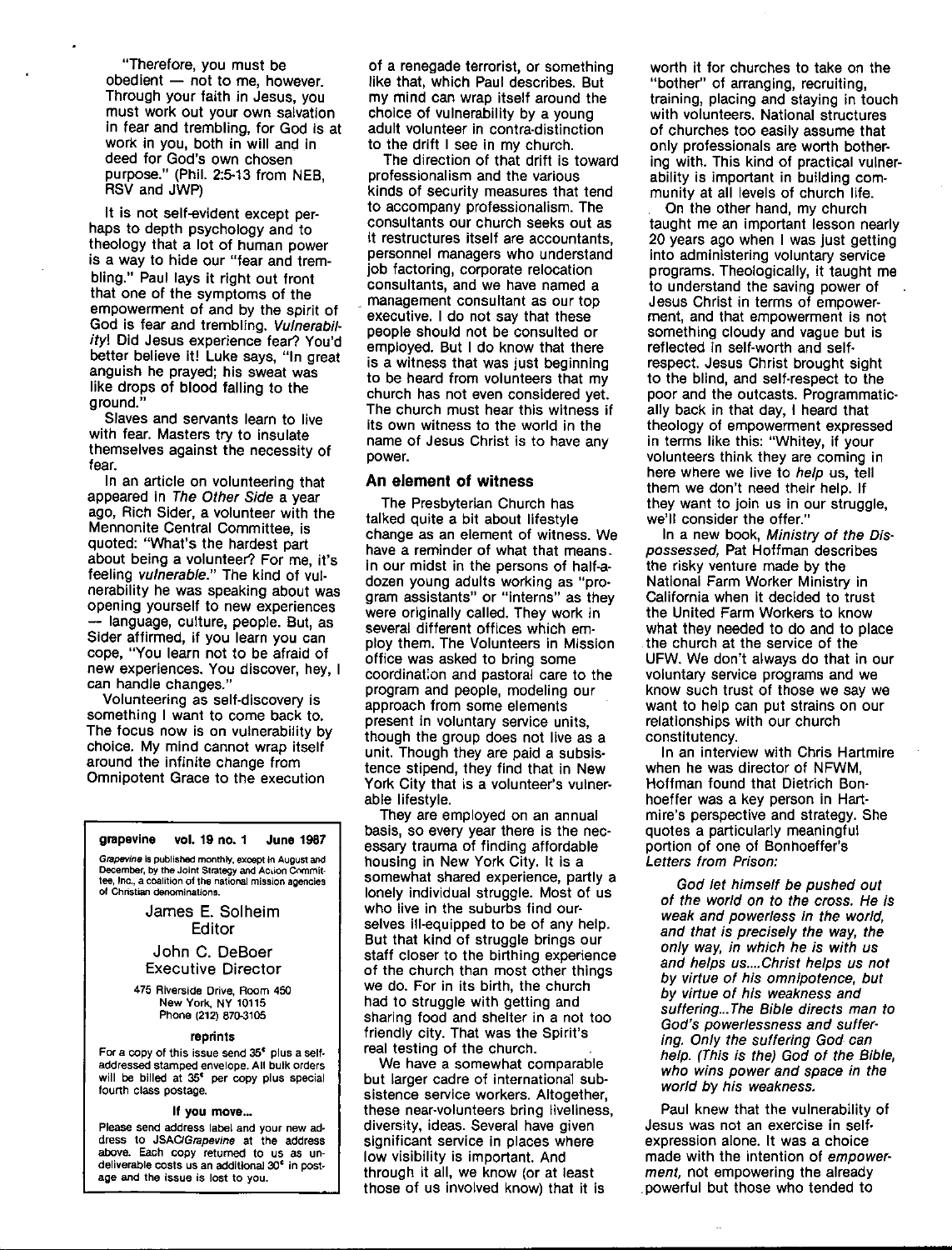

experience life as victims-victims of their own choices to some extent but especially victims of choices made by the powerful.

### **What kind of vulnerability?**

While the church needs the volunteers' witness about the vulnerability, voluntary service needs the biblical witness entrusted to the church about the kind of vulnerability that empowers the powerless. In an article about volunteers in one of our New Jersey newspapers not long ago, a consultant at a Voluntary Action Center said that "volunteers offer their time and energy out of a desire to do something self-fulfilling," and, she added, they will tend to stick with it "if that satisfaction is sustained."

We know that is true. Rich Sider, the former Mennonite volunteer, said much the same thing. Clearly, people who recruit and use volunteers need

to help the volunteer experience be a satisfying one.

But self-satisfaction, the educational value in voluntary service, is not sufficient reason for the church to take it seriously. Educational institutions are appropriately stepping into that gap today. Color voluntary service as self-development and encourage our educational system to take it serioulsy. I'm for that.

I am more skeptical of people who think in terms of massive numbers of young adults siphoned off city streets or away from the jobless job market in the name of voluntary national service. Voluntary service ought not to be a safety valve to soften the pressure of legitimate complaints, to forestall real change, to maintain our present power structures.

Permit me a brief historical reflection. Voluntary service as we identify with it-that is, full-time

voluntary service-really began to blossom after World War II. Its distinctive feature lies in the tradition of the peace churches. Voluntary ser**vice became an instrument for recon**struction and reconciliation. In that respect, it was filling the vocation of the peace churches; it was a way of expressing their reason for being.

The rest of us picked up on it at that point. The development of voluntary service, I believe, created opportunities for peacemaking activity. It built a foundation for peacemaking to become accepted as an integral part of the vocation of the church. Voluntary service is still one of the best avenues the churches provide for young and old to act out the Christian calling to be peacemakers. In the Presbyterian Church it was not accidental that the Rev. John Conner, a formative influence in integrating peacemaking into the life of our church, was also a strong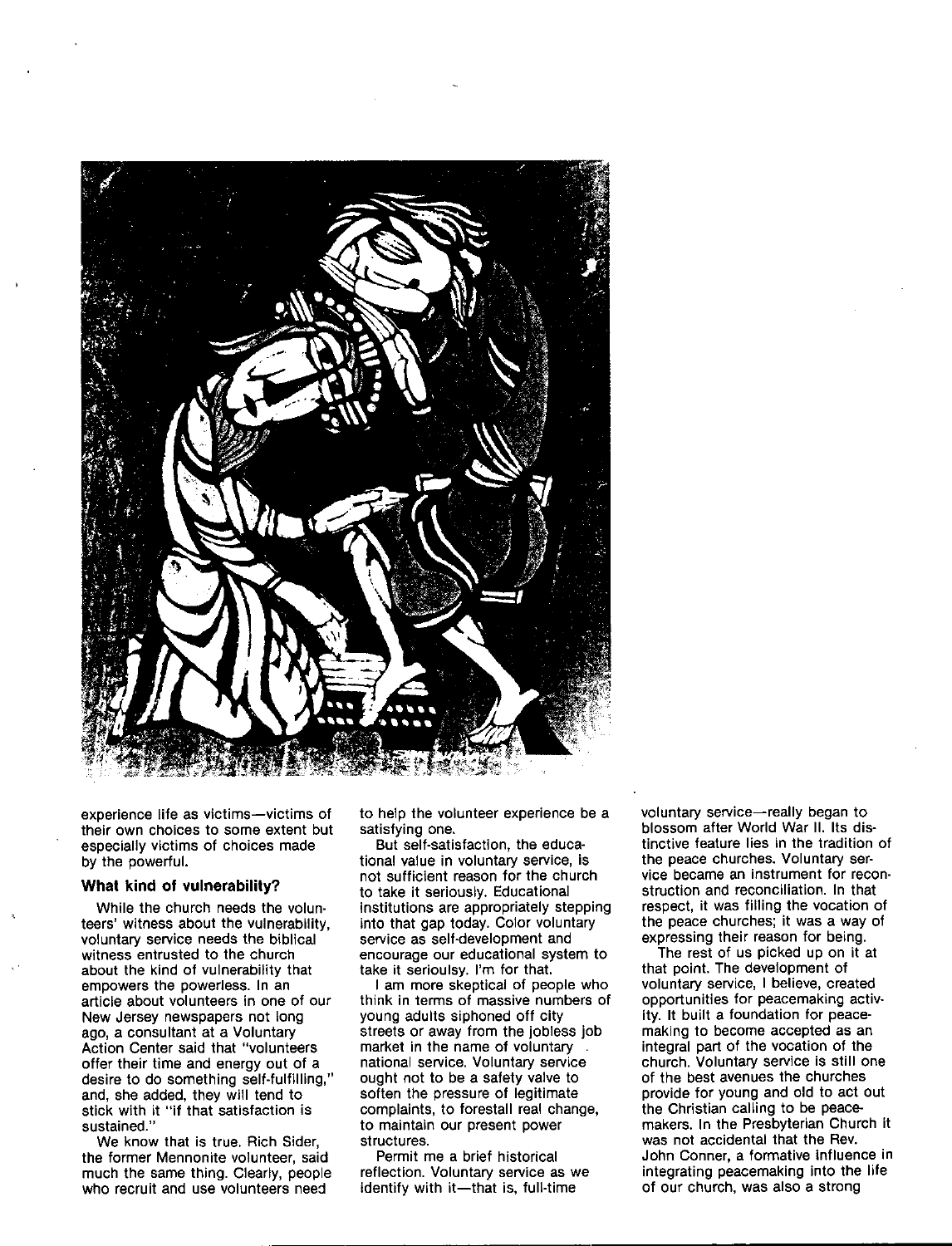supporter of voluntary service while he was moderator of the church.

### **What kind of security?**

When the church understands its vocation, voluntary service is a useful instrument that can be consistent with the church's vocation. It also forces the church to come to grips with life's realities.

There is something very basic at work here. The structures of security we build so carefully in our modern world find their most typical expression these days in pension systems. Pension systems are powerful players in the world's biggest gamblethe stock market. Pension systems are only as secure as public trust in the ability of money to make money.

Our. Lord may have been vulner-

able, but he was also shrewd. He told his disciples once, "I tell you, make friends for yourselves with worldly wealth, so that when it gives out, you will be welcomed in the eternal home. Whoever is faithful in small matters will be faithful in large ones..." (Luke 16:9-10) Luke then went on in the Acts of the Apostles to describe what this statement meant. For the eternal home found its expression and shape in the life together in community which those disciples built through sharing of work as well as sharing risk.

The community we build with each other and across the divisions of our society is a far more solid base for security than all of the wealth traded on Wall Street. And community is built on faithfulness in small things.

Remember how the witness of the church was about to break down until they realized that someone else could serve at the common table, so deacons were named and the name "deacon" means a table-server. It might just as well mean a secretary or a janitor. Faithfulness in small things is the foundation of community, and community is the only solid base for security. And for people to be empowered, our Lord left his eternal home and girded himself with a towel to wash his disciples' feet.

**J. Wilber Patterson is director of voluntary service for the Presbyterian Church in the USA. This article is based on a speech he gave to the JSAC Voluntary Service Task Force.** 

# **Volunteers are 'ruined for life'**

**Flexibility and an attitude of servanthood may be keys to a positive experience** 

# **by Philip Harnden**

**Right now hundreds of volunteers are serving in North America and overseas. They** teers are serving in North America and overseas. They're tutoring teenagers in Appalachia. They're building houses in Kenya. They're working for peace in Nicaragua.

And every year many more jobs open up. If you're unfamiliar with voluntary service, some of these openings might surprise you:

- an environmental group in Wisconsin wants someone to help band birds and study eagle migration

- **a peace and reconciliation**  center in Northern Ireland needs a **bus driver** 

- a service project in India is looking for an auto mechanic

- a wilderness program for lowincome kids in Colorado needs a "trekking coordinator" to lead backpacking and snowshoeing trips.

No matter what your age, skills, or experience, you can almost surely be matched with a job somewhere that needs doing. Dozens of voluntaryservice organizations are waiting to link you up with that job. The question is, what does it take to be a volunteer, to do theology with your sleeves rolled up?

Volunteers needs some personal qualities such as independence and an ability to take initiative. A good sense of humor can come in handy, too, as can a readiness for the unexpected.

"Flexibilty," says Rich Sider of the Mennonite Central Committee (MCC) is the single most important quality. "When you're a volunteer, a lot of questions can't be answered ahead of time. That's when you need flexibility."

Rich and his wife Martha served for three years in Swaziland and later spent a term as volunteers in Guatemala.

"What's the hardest part about being a volunteer? For me, it's feeling vulnerable," says Rich. "That's felt most at the beginning of an assignment. The language is new. The culture is new. You're in a very vulnerable position and you have to find your own way.

"But if you go into that situation and find you can cope, this does give you confidence. You learn not to be afraid of new experiences. You discover, hey, I can handle changes."

Today Rich is a director of personnel development for MCC. What motiviations does his agency look for when screening volunteer applicants? In answering, Rich draws an important distinction.

"We're are looking for people with an attitude of wanting to serve, not an attitude of wanting to help. We don't want people who think they're God's gift to the world."

Others in voluntary-service agencies echo Rich's distinction. Volunteers who view themselves as fortunate, advantaged people who can help unfortunate, disadvantaged people may be in for some rude awakenings.

There's a saying among former volunteers that those who went to Latin America came back revolutionaries, those who served in Asia came back mystics, and those who spent their term in Africa now like to sit around drinking beer and telling good **stories.** 

### **Values are likely to change**

Whether that observation is accu**rate or not, the volunteer experience**  changes people. "Ruined for life" is how members of the Jesuit Volunteer Corps (JVC) put it.

Louise Kearns served two years with the Jesuits doing community organizing on the east coast of the United States.

"After your volunteer experience, you'll look at life differently," she says. "You'll be ruined in that sense.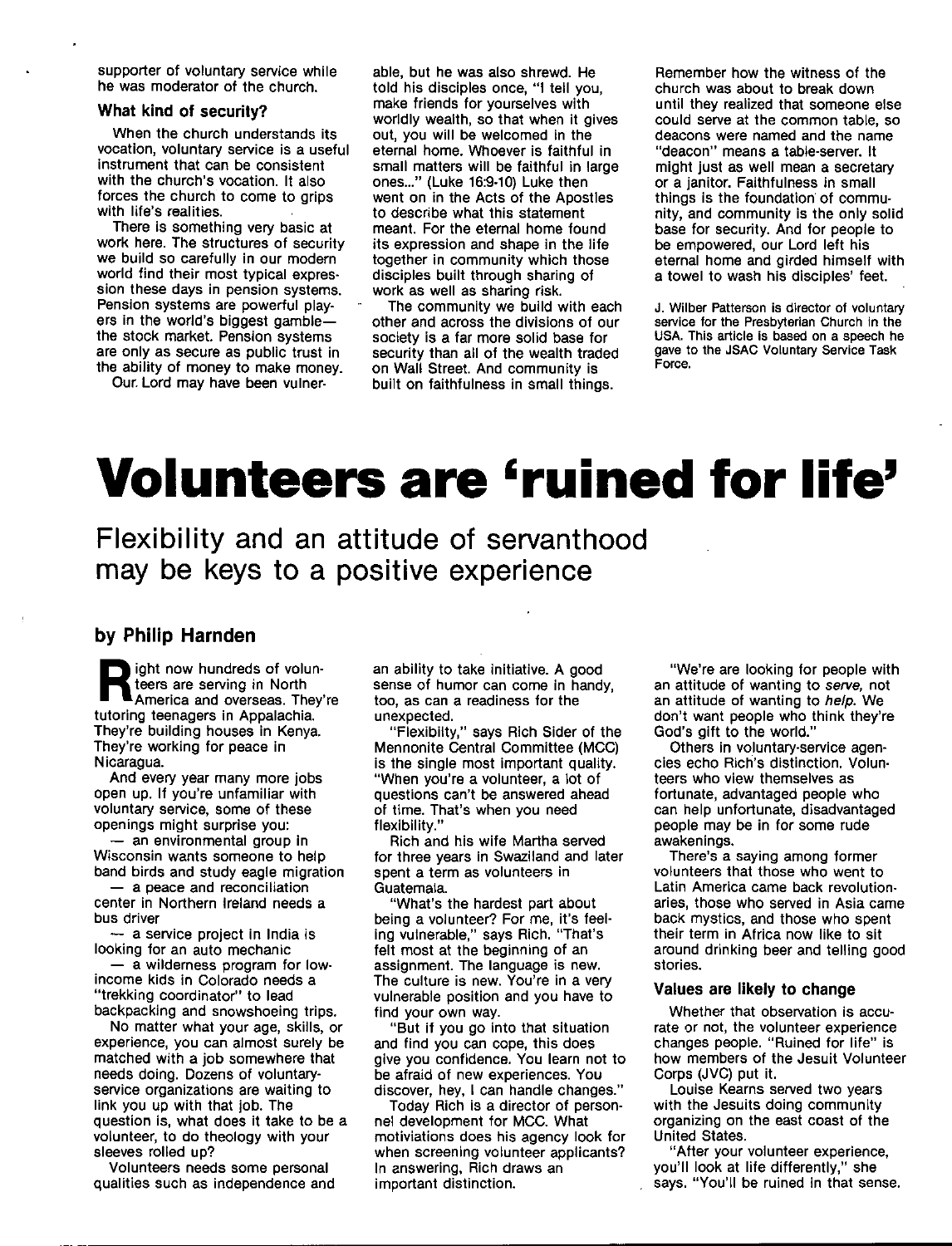You'll be downwardly mobile instead of upwardly mobile. You'll always have in your heart the option for the **poor."** 

After working alongside disempowered people in urban neighborhoods, Louise, like many ex-volunteers, has found that her values and life goals are fundamentally different from those of most other people in the society around her. "I can't imagine working in the corporate world, trying to get people to buy a new Coke instead of old Coke."

Not only are a volunteer's values likely to change, but even one's original motivation for volunteering can get turned upside-down. "You may meet people who are 20 times stronger than you are," says Louise. "And they were who you thought you'd be helping!" Instead you discover ways you need their help. "You'll find places within yourself where you are poor," is how she puts it.

Volunteers may also come to new understandings about their own position in society. "Being involved in empowerment work made me look at how I was being oppressed as a woman," recalls Louise. "I looked at my church. It's difficult to realize that your church, the one you grew up in and trusted, is oppressing you. But now I can never go back and look at the church the way I used to. Now I believe we need to be working in an organizing sense to change it."

Since finishing her term with JVC three years ago, Louise has been the director of a community-based energy conservation and weatherization program. Looking back over her experience as a volunteer, she says, "I'll never be able to close my eyes **again."** 

Prospective volunteers should first see if their denomination runs a volunteer program. Ask your priest or pastor. By working in a denominational or diocesan program, volunteers have the advantage of being in a religious setting that feels familiar. And such a program may also be more adept at providing the kind of support from back home that can be so important to a positive volunteer **experience.** 

In any case, when considering voluntary service, volunteers should be sure to examine carefully the sponsoring agency to minimize the unexpected once thy are on board. What is its church affiliation? Do they feel comfortable with its religious perspective? Is it financially stable? (They can always ask for a copy of the organization's annual report.)

Does this organization operate its own social-service projects? Or does



it assign its volunteers to projects run by other groups? Are these other groups church or community related? Does it matter? What kind of discretion will they have over assignments?

Knowing when an agency began its volunteer program and how many volunteers it now has can tell something about its depth of experience. Match this information with personal needs. An established agency may be better able to provide stability and support. But in a newer or smaller agency with a looser structure, one may find more elbowroom for one's energy and creativity. What's more important?

Any organization can put people in touch with some former volunteers. Don't overlook these valuable resource people as you evaluate a program. Talk to them about their **experiences.** 

**Some agencies make placements**  only in North America Others place volunteers only overseas. And some have both domestic and international programs.

If the whole world seems like a rather large area to choose from, remember that one's globe of possibilities will become smaller once you begin choosing the types of projects which interest you. For instance, not many agricultural advisors are placed in Tokyo or Chicago. Options will narrow considerably as one learns more about which agencies need

what kind of work done where.

Most agencies welcome "generalists." These are people-usually young folks out of school-with no particular job experience or skills. But today many organizations want people with proven experience or particular skills, even professions.

Most agencies also have age minimums and some have restrictions on family size. But that doesn't mean that volunteering is only for the young and footloose. A seventy-fouryear-old great-grandmother just completed her term at a soup kitchen in Chicago. Other folks have done voluntary service as a way to kick off their retirement.

"We find that these people do as well if not better than the younger volunteers," says David McFadden of Bretheren Volunteer Service (BVS). "They have added patienceespecially if they've raised kids! Their work experiences and life experiences can be translated into success at a project."

Some agencies, such as BVS, have programs specifically geared toward older volunteers. The Mennonite Board of Missions provides a way for retirees who spend their winters down south to hook up with shortterm volunteer projects in Florida, Arizona, or Texas. Other organizations are willing to make special allowances for "midlife people" who want to take time off from their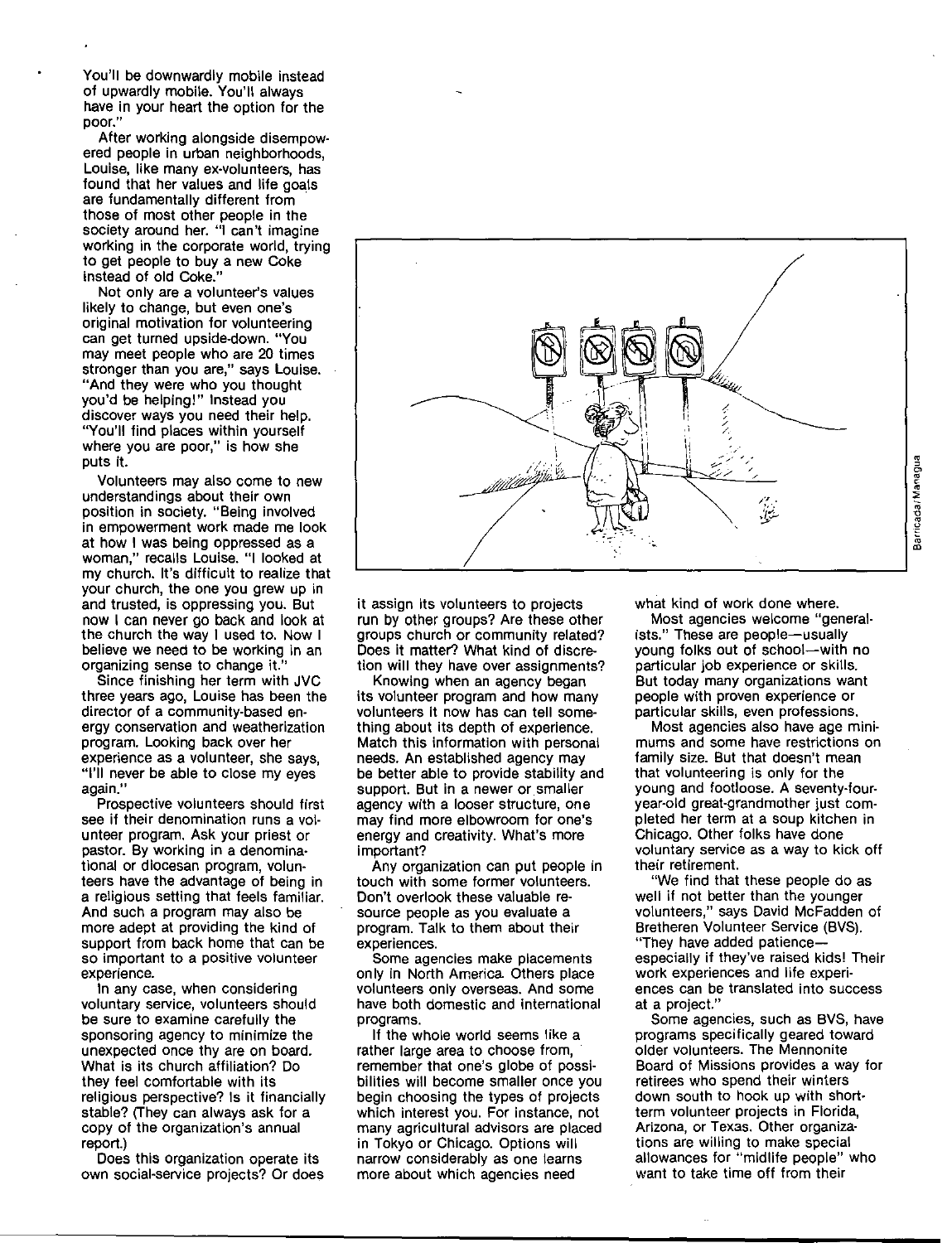careers or spend a sabbatical year in service. Just as agencies want volunteers who are flexible, so the agencies themselves can often be quite flexible about modifying their requirements, especially if your skill is in particular demand.

A few groups insist that volunteers be members of a particular church. Others evidently welcome applications from anyone, including people with no religious background. Being aware of such differences can clue people in to expectations the various agencies may have. It might also give people an idea of what other volunteers would be like in each **organization.** 

### **What are the cultural attitudes?**

Another good clue about an agency can be found in the kind of orientation or training it provides to new volunteers. Will volunteers go through carefully planned orientation **sessions, focusing on the volunteer**  experience and the new culture they will soon be entering? Or, does the agency simply assume one gets all the necessary introduction on the iob? If not much emphasis is put on appreciating the culture in which they will be serving, does this tell them something? Does it mean the agency has a paternalistic, top-down approach in the locations where it **works?** 

Most organizations which are serious about nurturing their volunteers will provide not only orientation but also in-service retreats and a postservice debriefing. That final session can be crucial after having been "ruined for life" by the volunteer experience. Some agencies even make a point of connecting returned volunteers with local justice work in their home communities. That's a wholistic approach.

Volunteers should also pay attention to the questions they ask. What they want to know is one indication of what they value. Do they share the same concerns? Or do their questions seem off base? Do they screen applicants carefully? Or will they take anyone they can get?

Dorothy Day used to say that every Catholic Worker community is made up of saints-and the martyrs who must live with them. She knew firsthand about the difficulties that can arise whenever people live and work together in a closely bound group. Yet many volunteers find that "life together" is the most enriching part of their experience.

Living arrangements vary from agency to agency and even from assignment to assignment. Volun**teers sometimes live alone. But more**  often they live with a local family or. in a household with other volunteers. Volunteers should be clear about the arrangements before they sign on. Then be flexible enough to turn any **surprises into rewards.** 

A different area where surprises will not be so welcome is the area of finances. Most agencies provide for room and board. But who pays the doctor when one gets sick? Some organizations expect you to help raise your own support; so be sure to find out what the obligations are in this regard, too.

Travel costs can be a major item, especially for overseas placements. Who pays the travel fare to and from the assignment? How about travel to orientation, to retreats, and to that final debriefing session? What if the volunteer decides to leave the assignment earlier than anticipated? Volunteers better get such matters settled before boarding the plane for Timbuktu! Expect any reputable organization to give a clear contract or covenant answering these and other questions.

In addition to paying living expenses, most voluntary-service agencies will give volunteers a modest spending allowance each month. The amounts provided by groups that emphasize simple living may at first **glance seem ridiculous.** 

In gathering details about programs, don't overlook the bigger picture. What exactly is this organization trying to accomplish through its voluntary-service program? Is it serious about providing social services? Or are those services just a cover for

**[,~Pontius' Puddle** 

proselytizing more church members? Do its projects address the root causes of injustice? Or do they in effect support the status quo?

Several good tools are available to help investigate voluntary service. One of the best is a book entitled Volunteer (\$6.50 postpaid from Intercultural Press, Box 768, Yarmouth, Maine 04096). The 1984 edition lists over 160 organizations that sponsor voluntary-service programs of one sort or another. Each entry includes a short description of the agency and a summary of its programs and requirements. The book also contains a helpful index on opportunities for disabled volunteers.

Volunteer! looks very similar to another book called Invest Yourself. Both are purportedly published by the Commission on Voluntary Service and Action, a loose coalition of church and social-service organizations formed in 1945 to promote volunteerism. But according to published reports (see for example, "How the Revolutionaries Conned the Bureaucrats," The Christian Century, July 20-27, 1983), this commission was co-opted in the late 1970s by a minority faction bent on using it to promote a very different agenda. That agenda apparently includes various **scams to raise money and, ulti**mately, the staging of a violent **insurrection in the United States.** 

Subsequently, Invest Yourself began to include listing of numerous "volunteer opportunities" which were little more than fronts for this militaristic group. In response, most of the

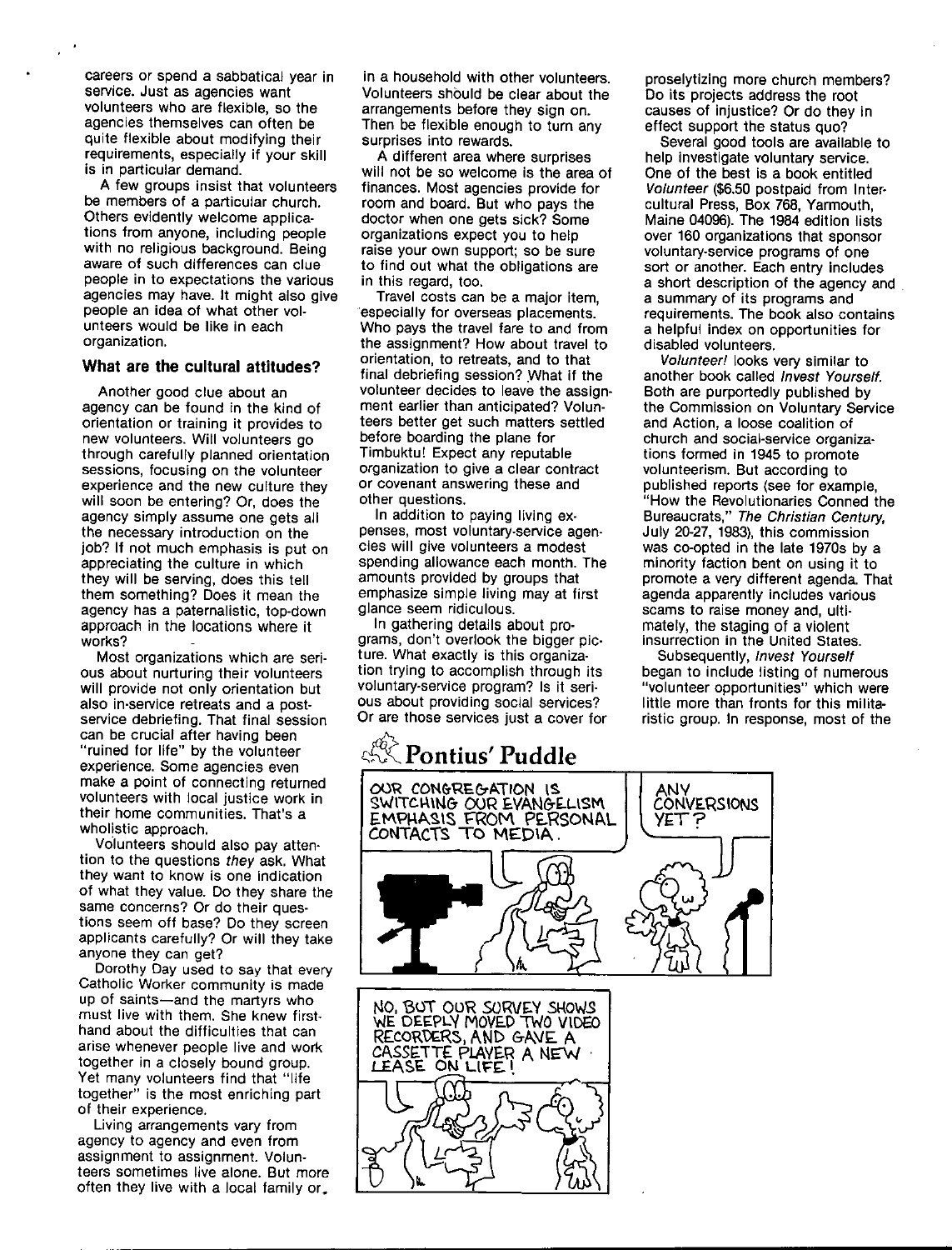## **1988 CHURCH COMPUTER CONFERENCE TO BE IN DETROIT AND FEATURE SPECIAL HELP FOR NOVICES**

One of JSAC's program units is CAM NET (Computer Applications for Ministry Network), of which 16 denominations in the United States and Canada are members thus far. CAMNET, among other things, sponsors an annual "Computer Applications for Ministry Conference" (CAMCON). CAMCON 1 was held in Los Angeles in 1986 and CAMCON 2 in Atlanta in April, 1987.

The CAMNET management committee, meeting in New York on June 1, took action to make the Detroit area (including Windsor, Ontario, across the Detroit River) the site for CAMCON 3. While CAMCON 1 and 2 were in Lent, CAMCON 3 will be after Lent and before summer, avoiding dates selected for major denominational national assemblies.

Sites for subsuquent CAMCONs were also targetted as follows:

1989 · CAMCON 4, Seattle

1990 · CAMCON 5, Toronto

1991 - CAMCON 6, Kansas City

The registration fee will be \$120-but only \$60 for members of CAMNET member communions who register a month or more before the event.

Although the post-conference evaluation forms for CAMCON 2 showed that 97% of the approximately 400 participants rated the event in positive terms (77% very positive), CAMCON leaders are sure they can make CAMCON 3 even more helpful and noteworthy. For example, CAMCON 2 had a "Square One Basics" workshop for novices, but the novices wanted even more help. They found it in the "interest group" periods. Ruth Johnson from Seattle and Dave Baumgart from Summersville, S.C., held a large group of novices enthralled while they "took apart" the components of a computer system (on newsprint) and described what goes on inside a computer using down-to-earth comparisons such as what goes on in storing books on library shelves. Ruth Johnson has already been tagged as a resource person to lead a series of Square 1, Square 2, Square 3 workshops at CAMCON 3 for novices.

Help will be given not only in understanding how computers work, but in helping individuals and churches make decisions about choosing their first computer, software, printers, etc., making decisions based on cost effectiveness that could help save hundred of dollars in each case.

The CAMNET committee also affirmed the need for more specialized "courses" and seminars for nonnovices.

The CAMNET management committee is headed by Robert Tomlinson (PCUSA), and its other members are: Al Fifhause (UMC), Alice Foster (UCCanada), Charles Cooper (UCC), Paul Milner, (ELGA), Louis Meyer (COG· Anderson), Fred Howard (EC), Tom Frommer (CC-DOC), John DeBoer (JSAC). Tom Frommer also serves as chair of the CAMCON 3 program planning committee, which comprises a number of other persons, each a well-known authority in a particular field of expertise.

If you attended CAMCON 1 or CAMCON 2 you will automatically be sent detailed information about CAMCON 3. If you did not, and want to have your

name placed on the mailing list to receive such information, write to the JSAC office making this specific request in your letter. And if you are a member or officer of a communion that has not yet joined CAMNET, write for information about how your communion may join, sponsor CAMCON 3, and thus make all its members eligible for the 50% discount on the CAMCON registration fee.

Communions currently members of CAMNET are: American Baptist, Evangelical Lutheran Church in America (through the ALC and LCA predecessors), Church of the Brethren, Christian Church-Disciples of Christ, Church of God-Anderson, Cumberland Presbyterian, Episcopal, Evangelical Covenant Church of America, Presbyterian Church (USA), Presbyterian Church in Canada, Reformed Church in America, Unitarian Universalist Association, United Church of Canada, United Church of Christ, United Methodist Church. A modest financial commitment (between \$100 and \$500 based on size of communion) and a commitment to publicize CAMCON 3 in denominational publications makes a communion a CAMCON 3 sponsor and its members eligible for the discount.

## **TRAINING EVENTS SCHEDULED BY INTERFAITH CONCILIATION CENTER**

ICC, a subsidiary of the National lnterreligious Task Force on Criminal Justice, has scheduled training events in New York, Philadelphia, and San Francisco. These are in response to the most common question ICC gets. People call or write wondering where they can learn more about responding to conflicts they find themselves involved in or spectators to.

Although ICC was established primarily to serve as a networking and referral resouce, its leaders have decided to hold these training workshops to help people develop skills in the area of mediation.

"Few people in the religious community seem to know or care about mediation as a skill for peacemaking and justice-doing," says John Horner-lbler, ICC's staff person. He says that while more mediators and trainers are entering the field every year, their visibility, and that of the alternative dispute resolution movement, remains low in most religious bodies. "ICC wants to change that," he said.

The workshops will be held:

- **April 27 and May 11,** lnterchurch Center, 475 Riverside Drive, New York;
- June 8 and June 9, Pendle Hill Retreat Center, Wallingford, PA;
- June 11 and June 12, Pacific Lutheran Seminary, Berkeley, CA.

Registration for a workshop is \$75 including materials and lunch. For detailed information write: The Rev. John Horner-lbler,lnterfaith Conciliation Center, 199 North Columbus Ave., Mount Vernon, NY 10553.

John Clergoen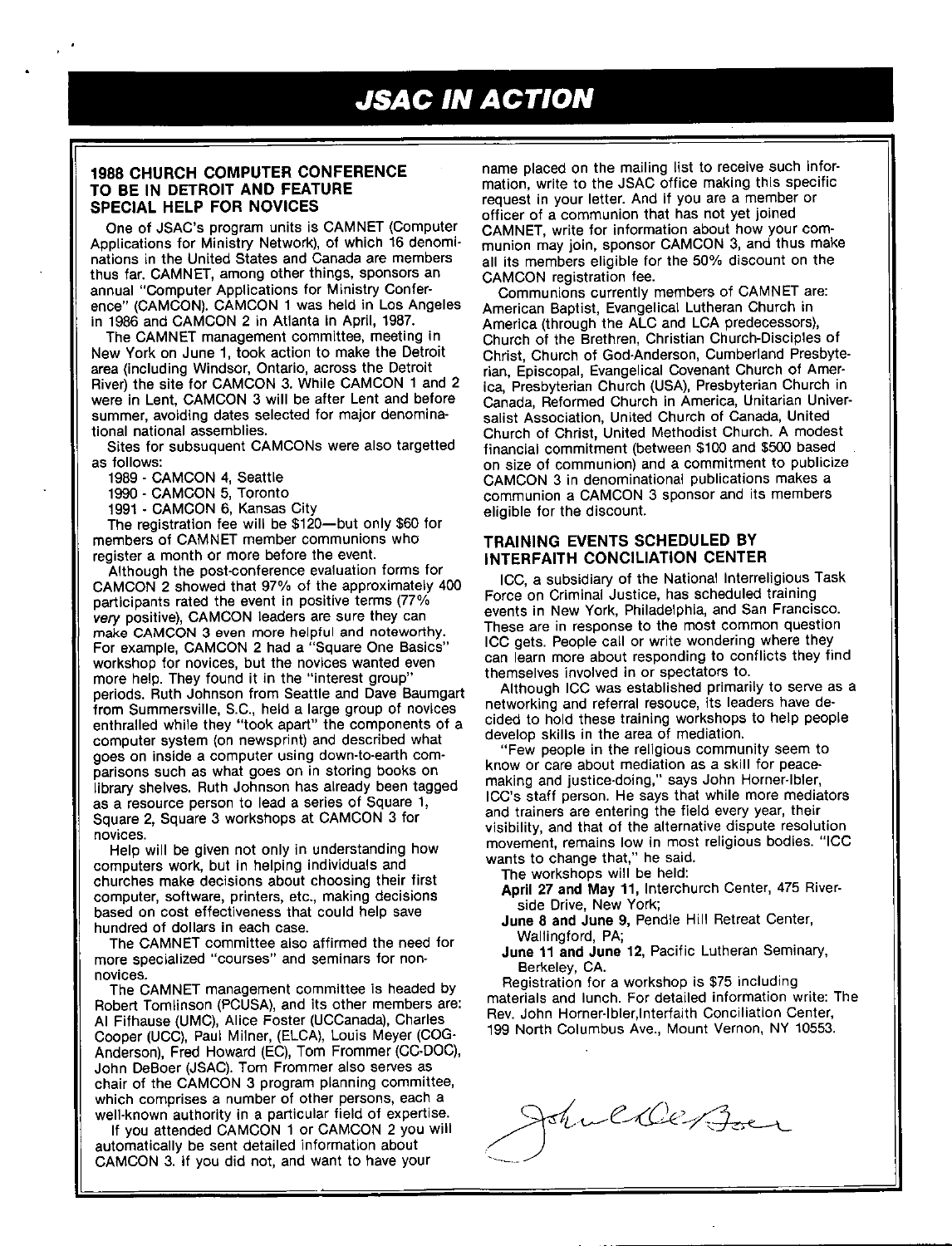